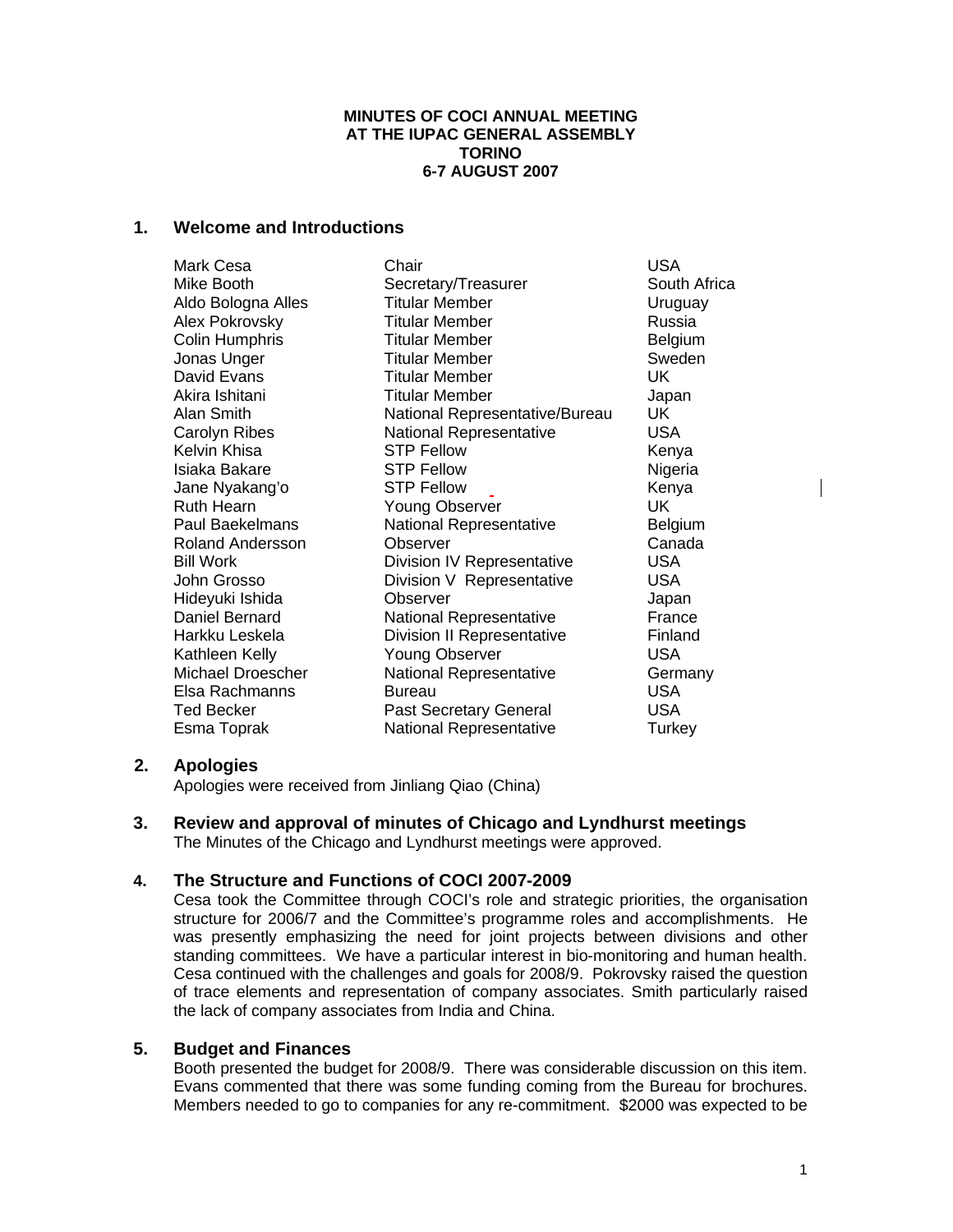spent on projects by the end of the year. Projects need industrial financial support. West said that in his project, time would be spent on development of case studies. Cesa reminded the Committee that we are encouraged to use a 50%/50% split of projects to operating costs with the total budget; however, with operating costs higher than the \$20K allotted for the biennium, we were instructed to remain below \$27K in operating expenses.

To save costs on meetings it was proposed that we should try tele-conferencing possibly at 12h00 Brussels time. It was suggested that we include in the budget investment from other resources including STP workshop funding, contributions in kind. Finance Committee of IUPAC – budget should move with funding required. We should also include any industrial contributions in the budget.

**Action**: Booth to poll members for contributions in kind. Prepare a pro-forma to be returned before the next meeting.

Pokrovsky proposed that UNESCO funding for West's project should be put in a special account.

Droescher suggested that we should use our success with specific projects to solicit corporate sponsorship. We should also consider the recruitment of a professional fund raiser or have a COCI member take on the role of fund-raising or have a COCI member take on the role of fund-raising. Humphris said that work done should provide benefits to industry where industry sees the organisation as being independent. Evans suggested the following: capacity building, trust in chemicals, alignment with industry, selling of publications in conjunction with Division VIII. Generate money to provide more people at IUPAC offices. It was mentioned that the Canadian Chemical Society already had the services of a fund raiser. IUPAC should tie into international organisations, for example IUPAC not recognised with UNESCO/UNIDO or has official status with UNEP, whereas ICCA recognised by WHO as NGO.

Droescher, Bologna-Alles, Humphris, Booth, Pokrovsky, Baekelmans, Evans and Smith agreed to serve on a fund raising committee and meet the following morning.

### **6. Reports from Bureau and Executive Committee Meetings**

Cesa provided a summary of IUPAC highlights 2006/7. IYOC (International Year of Chemistry) – 2011 needs to be sanctioned by United Nations. Humphris asked are there clear objectives. Industry would have to have a role. CCE has been tasked with moving forward on this. ICCA involvement would be welcome. How does IUPAC make most of that?

It has been decided that there will be a new schedule for Bureau meetings. These will take place in Spring of each year starting in 2008 and not at the General Assemblies.

At the Council meeting there will be a motion to reclassify Argentina's membership status (at their request) from an NAO to an ANAO. Also note Uruguay's application for IUPAC NAO status.

IUPAC is taking on a more direct role in the International Chemistry Olympiad competition amongst school pupils at the secondary school level.

Elements 112-118: claims for their discovery are being reviewed and will possibly be actions for Council in 2009.

On the question of recovering unexpended project funds it was mentioned that at the end of a project this goes back to the Strategic Opportunity Fund.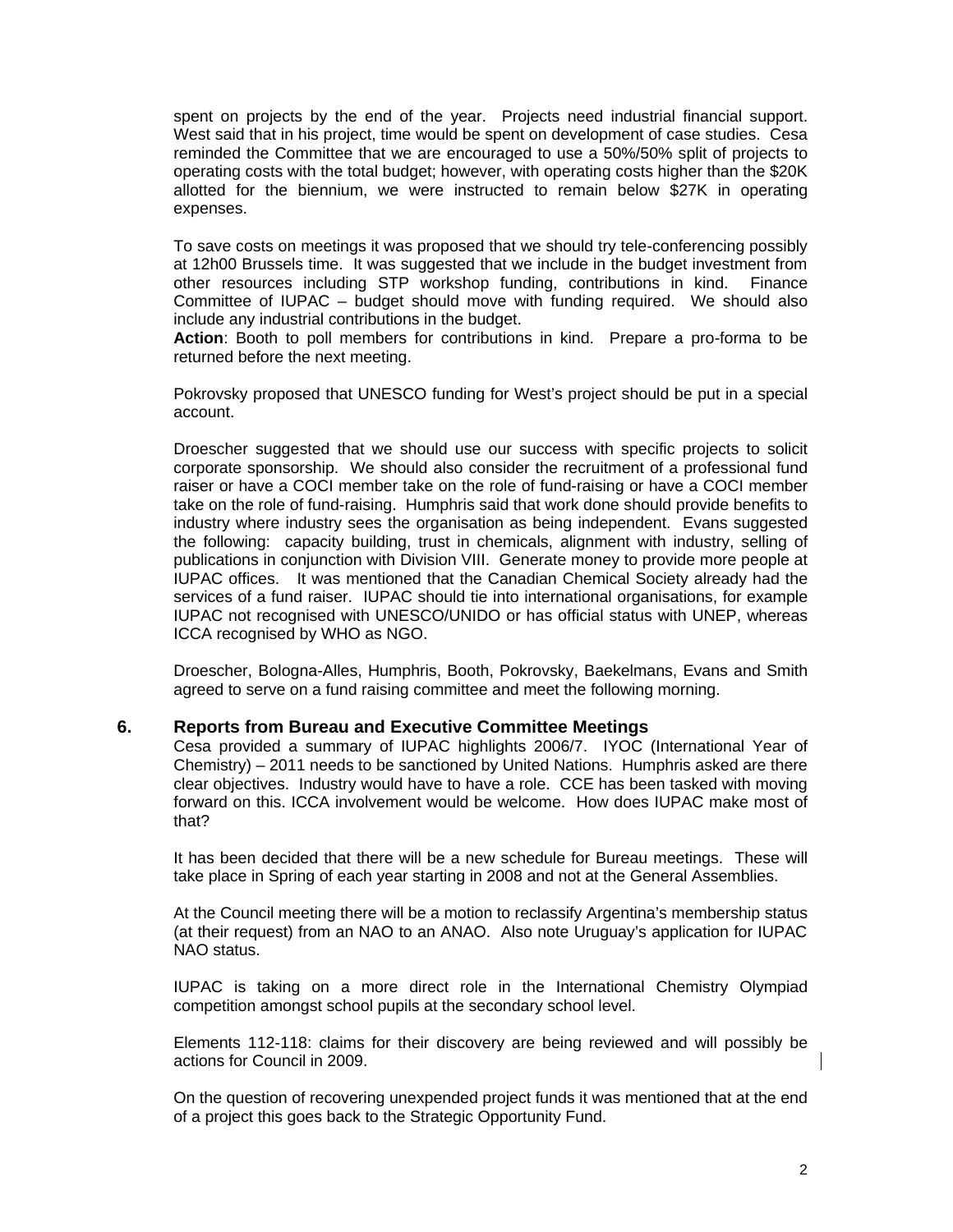Staffing changes at the secretariat had involved a reassigning of duties as a result of the resignation of Erin Carter.

The STP project and company associates recruitment activities of COCI were highlighted in Professor Henry's Presidential Address.

### **7. Health, Safety and Environment Programme**

Two trainees have recently been trained at the Mitsui Corporation in June-July 2007. We are grateful to them for covering half the travel expenses of the trainees. Cesa reminded the Committee that training is a two-way street; Trainees can also become more involved with their Host Companies as their technical background and interests overlap. He also mentioned that we are looking for new host countries and Host Companies.

**Action:** Smith and Booth to explore India and Malaysia as possible sources of new trainees.

Ted Becker reported to the committee on recent efforts in IUPAC related to the Chemicals Weapon Convention, including a Workshop in Zagreb in March 2007 and a planned Academic Forum on the CWC in the Hague in September.

Becker also spoke on the Chemicals Security Engagement Programme. This is the subject of an upcoming workshop in Kuala Lumpur (late August 2007). Booth will attend this workshop and make a presentation on the Safety Training Programme. Objectives are to investigate what are the gaps, what education is required and the opportunity to work with chemical security organisations. Booth will seek possible ways to enhance the STP with respect to chemical security, plus possibly getting trainees from Malaysia. Someone from ICCA will be at the workshop. Module on security of sites etc.

Alles presented a project idea from new STP Fellow Fabian Benzo Moreira – development of written or Internet-based Safety Training Programmes modules in South American context at university level. This would resemble E-learning distance courses in use in South America. They will present academic and industrial points of view. First version of such modules may be available next year. A proposal was made for a workshop in Uruguay to talk about content and procedure for moving forward. Some discussion on the possibility of UNESCO money this year to get things going. One pager to distribute to industry. There are courses that could be tapped into in Canada and the USA.

**Action:** Bologna Alles to follow up on preparing an IUPAC project proposal, working with Mr Benzo.

### **8. NGO/IGO/Trade Association Programme**

#### (Humphris' slides)

Objective- overlap with the global programmes and IUPAC. WCLM workshop to initiate some communication. Responsible Care and new strategies for Product Stewardship. Toxicology impacts. IUPAC might be able to fill the gap on the technology. Discussion might be levering bio-monitoring. Shape possible projects e.g. genetics. One year time period to get projects up and running. UNEP/WHO and IUPAC. Possible actions could be a workshop on a theme coming out of the WCLM. Humphris said that the Press should be there. He would write up a list of actions that come out of the meeting.

**Action:** Humphris to prepare a list of actions from the WCLM and a brief summary of the WCLM for publication in CI.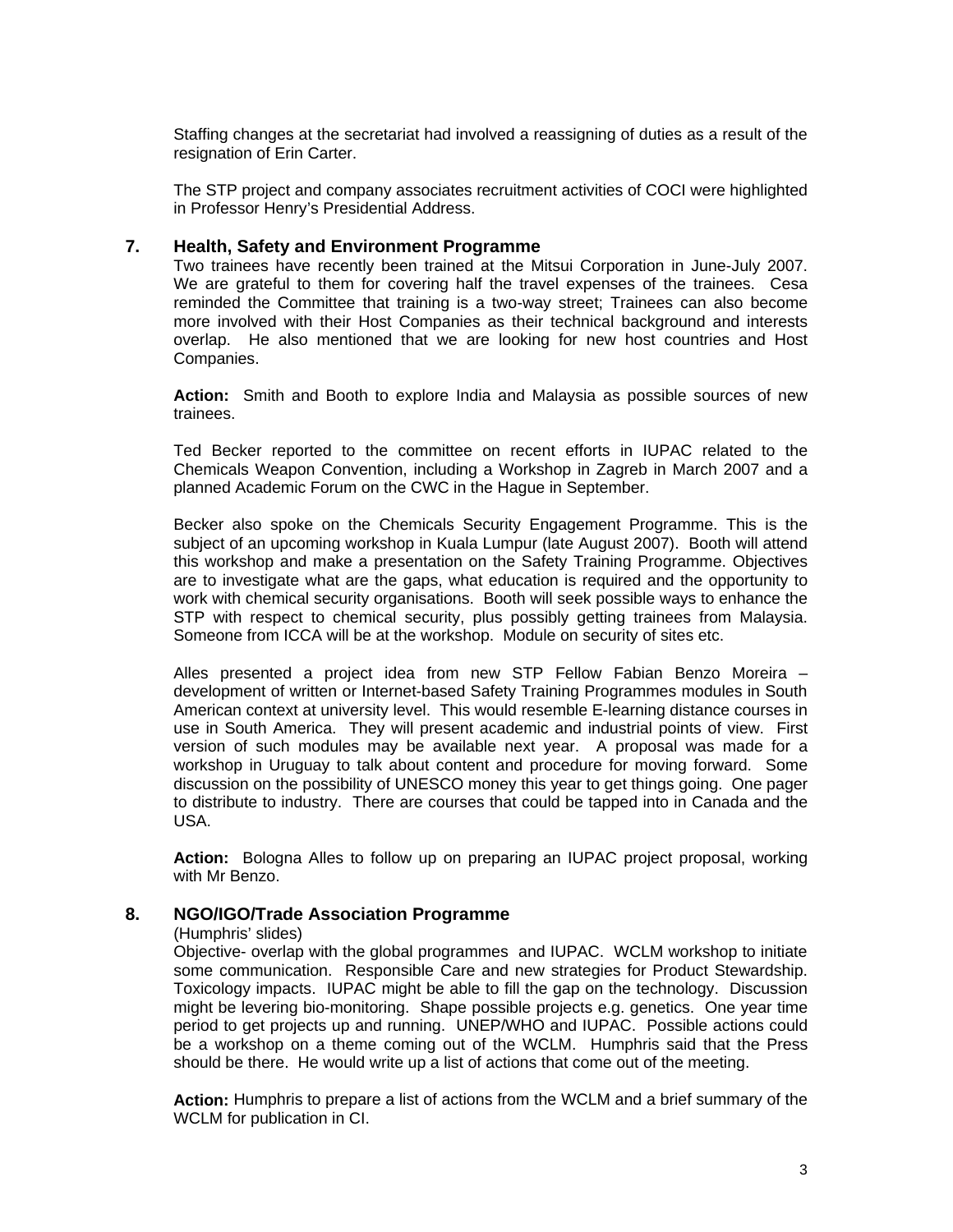# **9. Responsible handling of chemicals**

### (West slides)

West presented briefly on the history of Responsible Care, status and future prospects. The theme of his project is focused on ethics and culture, as described in the recent CI article on RC by Jean Belanger . Final draft of monograph by end of year. The project output will be the first in a series of case studies to get people talking about Responsible Care in workshop mode. Gail Krantzberg is progressing this. Project will start in Spring 2008. \$8,500 available from UNESCO but has to be spent this year; will need to explore funding from UNESCO and other outside sources in the 2008 time frame. Monograph should be ready for publication in PAC 2008. Case studies completed by Autumn of 2008 and workshop planned for 2009 at the General Assembly.

# **10. Company Associates**

Ishitani gave report on an annual meeting of CAs in Japan planned for 31 August with Bryan Henry in attendance.

How to retain CAs? (Evans' slides). COCI and the IUPAC Secretariat have not yet completely agreed on their roles in the CA recruitment and retention process, although Evans' proposal on this subject has been agreed as the basic framework. Improvement is needed on communication to prospective CAs on tangible benefits of membership. A COCI newsletter for CAs was proposed. The Newsletter would be used to communicate the roles of COCI and IUPAC with the goals of improving contact with and feedback from the CAs. The CA brochure is in preparation and was agreed to be useful as a tool for personal contact between COCI members and CAs. Pick out what is going on in IUPAC that will be important for CAs. Smith is already doing that to some extent with his biannual summary of IUPAC projects of interest to industry. A suggestion was to go into list of member companies of national societies for possible recruitment of new members.

**Action:** The CA recruitment and retention programme will be a major focus of the next COCI annual meeting.

**Action**: Evans. Will send out a .pdf version of the revised brochure by the end of September to COCI members for comment. Plan is to produce approximately 1,000 copies, with funding from IUPAC as a project.

It was unanimously agreed that CI will be vehicle not newsletter. Evans will submit existing article. Unger mentioned that useful discussions within IUPAC can be published in summary form in the publications of other scientific societies.

**Action:** Evans to submit article to CI.

# **11. Division/Standing Committee Collaboration**

**Action**: Smith to prepare paper to be sent around that could be used for Division involvement in nanotechnology.

Representatives of Divisions and Standing Committees to COCI were invited to give brief presentations on their respective division's activities, especially where they may relate to industrial interests.

Inorganic - Professor Leskela, Finland. Commitments: Elements, isotopic abundancies and atomic weight, new elements, periodic table. Co-operation with Division VIII on Inorganic nomenclature. Cross-divisional sub-committee on Materials Chemistry. High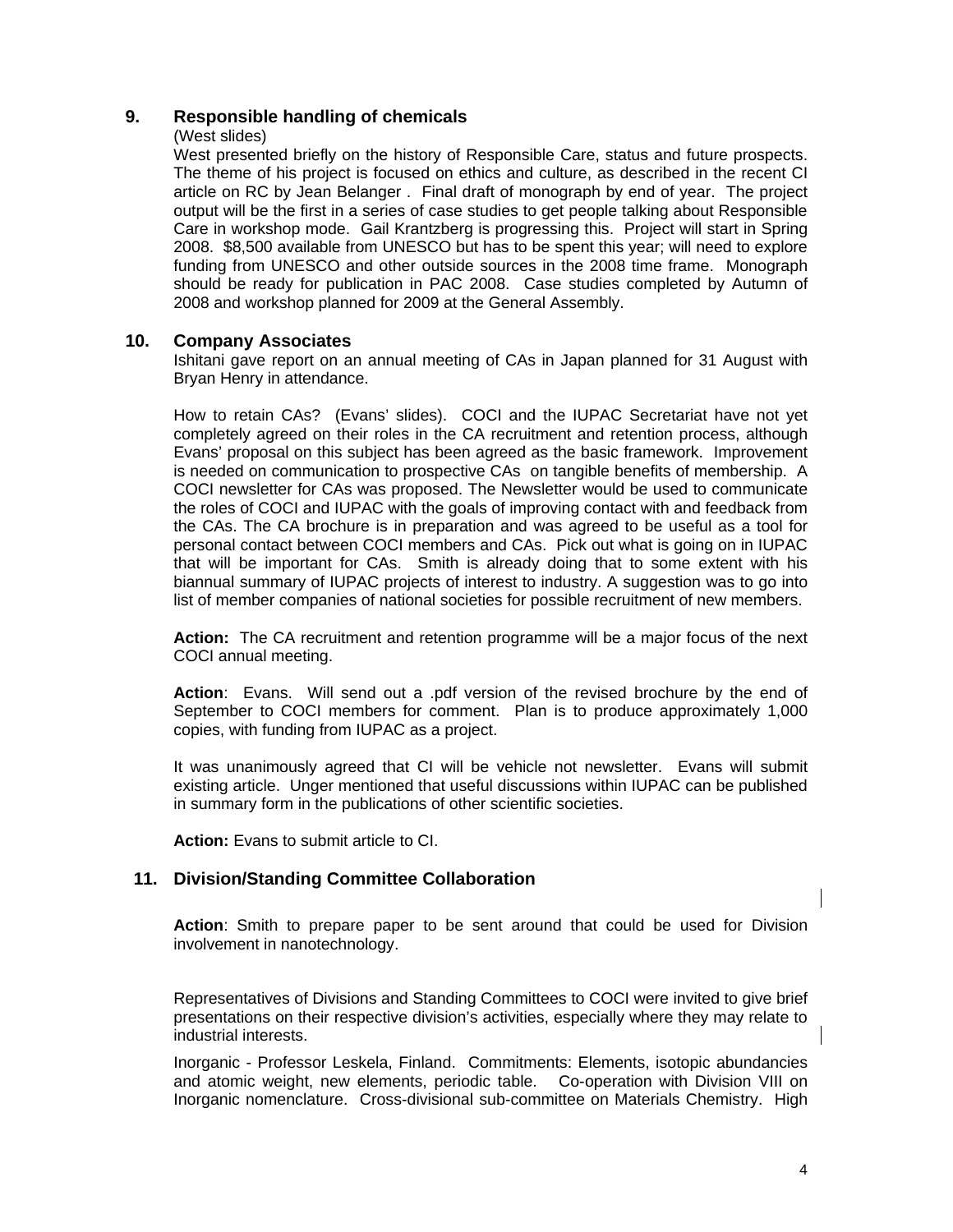Temperature Materials Chemistry (HTMC) and Advanced Materials (WAM) meetings. Glossary of nanomaterials.

Possible collaboration on nanomaterials (J Garcia-Martinez). Bioinorganic compounds (J. Reedijk). Need to define area, biomarkers may be useful projects.

 **Action**: Smith to make contact with Dr. Garcia-Martinez on possible collaboration on nanomaterials.

Organic and Biomolecular Chemistry – Janine Cossy. Training to small companies, conferences, employment possibilities, company prizes to IUPAC such as Richter Prize.

Polymers - Dr William Work covers polymer terminology. Committee is half industrial half academic. Structure and properties of commercial polymers. Modelling of polymerisation kinetics (strongly supported by industry). Developing polymers (high activity with industry). Molecular characterisation (high temperature chromatography). Polymer education – Post-Graduate polymer course for students from developing countries. Use of nano materials in polymeric materials.

Chemical Nomenclature – Alan McNaught. Mainly to do with structure representation. Colour books - Inorganic Red Book. Year ago.

- Organic Blue Book. One year to go
- Preferred nomenclature
- Polymer Purple Book
- Two-dimensional modelling
- IUPAC Chemical Identifier

**Action:** Smith to write article for COCI Corner.

### **12. Public Appreciation of Chemistry**

Pokrovsky reported COCI progress at the CCE Annual Meeting in Seoul. Humphris enquired how do you debate with NGOs?

Are there other topics that we should be commenting on a.la. endocrine disrupters. Possible collaboration and input into article with CHEMRAWN and CCE. Identify people to kick this off.

**Action**: Evans to explore possible topics for collaboration with CHEMRAWN and CCE.

### **13. Adhering Organisation Interactions**

Unger suggested that to celebrate the IYOC in each country each member should do something.

(Unger slides)

Mandate for project in Nordic Countries. Newsletter to those active members to keep them informed and motivated.

Unger is retiring from COCI at the end of 2007. We therefore need someone to run the Workshop project. We need a proper agenda. Chemical Societies and NGOs should be approached to give names. In some countries you could be competing with the NGOs.

Workshop – reasons as before. Need to identify person to activate and attend such a workshop. Two per country would be sufficient. Should be good outline of what we want to accomplish. General support for the proposal moving forward. Pokrovsky volunteered facilities in Geneva. Proposal to have high level participants and contact at the technical level. One or two day meeting. Someone from Chemical Societies and someone from Industry. We need to appoint a person to move on the project. Droescher proposed to build a table of people. We can progress this project together. To cover what we are doing on Company Associates and what they can do for IUPAC. We can combine the meeting with the German meeting. We can invite 20 to 30 people from 10 to 12